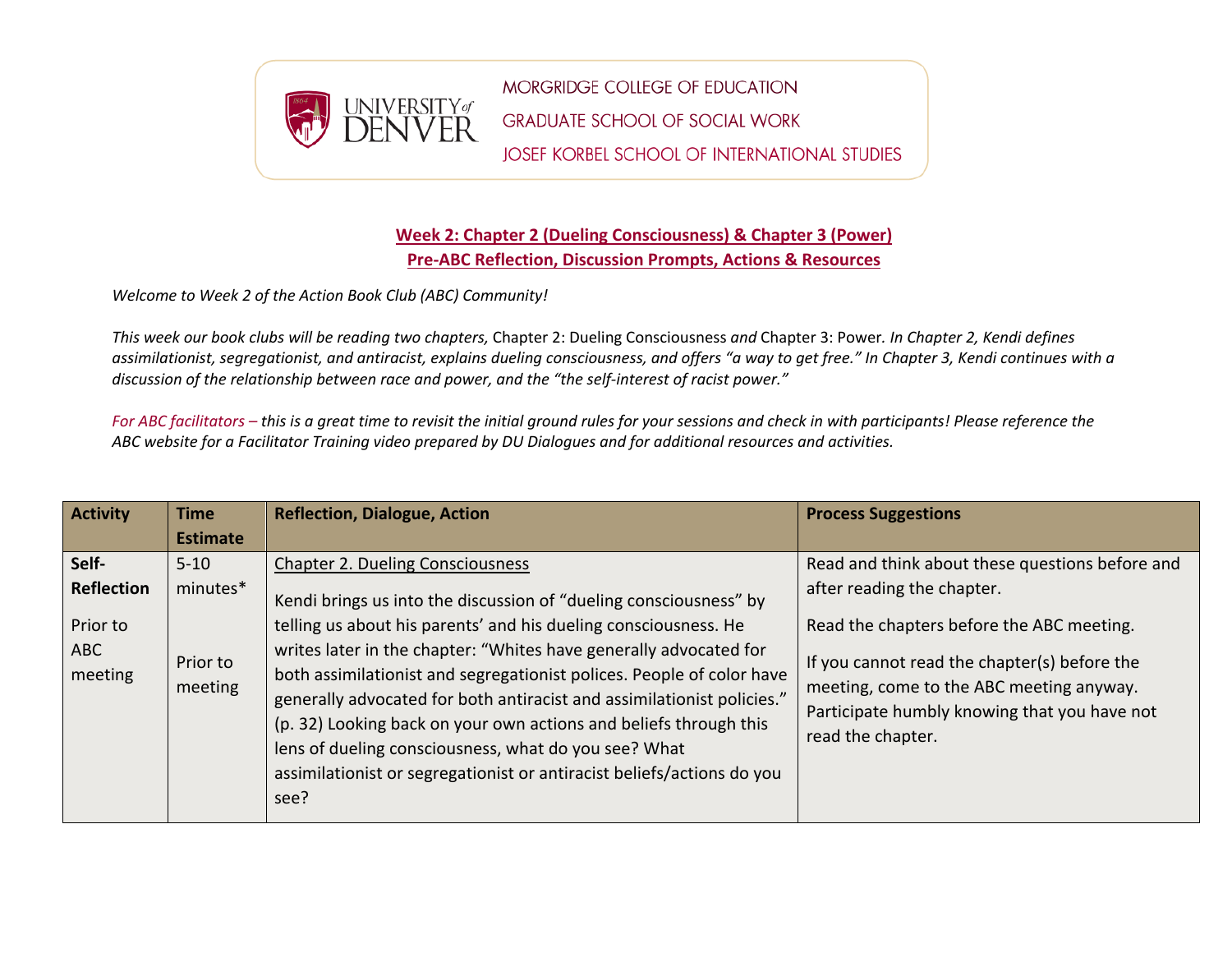|                       |                                        | Chapter 3. Definitions                                                                                                                                                                                                                                                                         |                                                                                                                                      |
|-----------------------|----------------------------------------|------------------------------------------------------------------------------------------------------------------------------------------------------------------------------------------------------------------------------------------------------------------------------------------------|--------------------------------------------------------------------------------------------------------------------------------------|
|                       |                                        | . How does Kendi's story about his classroom observations and<br>experiences impact your recollections now?                                                                                                                                                                                    |                                                                                                                                      |
|                       |                                        | • Thinking back to your elementary and secondary classroom<br>experiences, which ones stood out the most? Why? What stands<br>out to you in higher education?                                                                                                                                  |                                                                                                                                      |
|                       |                                        | . When did you first become aware of power dynamics at school?<br>In your community?                                                                                                                                                                                                           |                                                                                                                                      |
|                       |                                        | . In what spaces and with what company do you feel most<br>powerful? Why? Where do you feel least empowered? Why? What<br>steps would you take, historically or in the present, to shift your<br>sense of power?                                                                               |                                                                                                                                      |
|                       |                                        |                                                                                                                                                                                                                                                                                                |                                                                                                                                      |
| <b>Discussion</b>     | Greeting                               | Check in with each other (How are you?)                                                                                                                                                                                                                                                        | Arrive early to the meeting so you can catch up                                                                                      |
| <b>ABC</b><br>meeting | and<br>Settling in<br>$10*$<br>minutes | 2. Welcome and Agenda<br>3. Review and check on Participation Norms (very brief)<br>How is the group doing? Any changes to norms needed?<br>4. Review chapter to identify a key passage or two (to warm-<br>up get back into the chapter after a busy day)<br>5. Take turns sharing a passage. | Facilitator welcomes everyone and shares the<br>agenda (made at the previous meeting.)                                               |
|                       |                                        |                                                                                                                                                                                                                                                                                                | Facilitator asks the group to reflect briefly on<br>participation norms. Ideas for how to reflect:                                   |
|                       |                                        |                                                                                                                                                                                                                                                                                                | Review individual participation and norms<br>silently. Facilitator asks each individual to<br>reflect on one norm the individual has |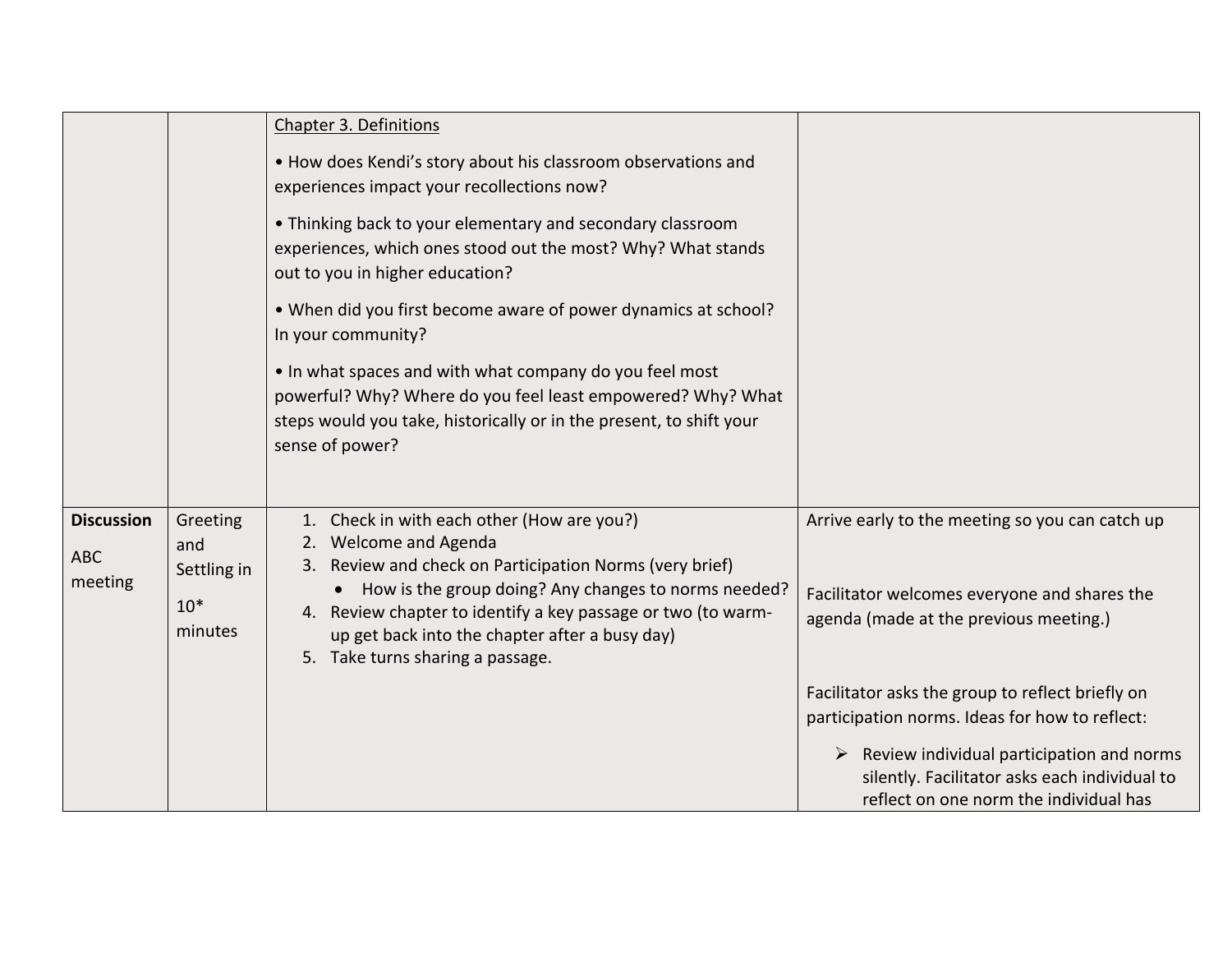|                              |                                                                                                                                                                                                                                                                                                                                                                                                                                                                                                                                                                                                                                                                                                                                                                                                                                                                                                                                                                                             | done well and one they need to work on.<br>End.<br>Review group process while silently<br>$\blacktriangleright$<br>reflecting on norms. Facilitator asks for<br>feedback: What is one norm we are doing<br>well? One we need to improve on?<br>Review norms by reading them aloud<br>followed by individual reflection or by<br>group discussion: On which one norm<br>should we focus today?<br>Review norms. Facilitator asks: How are<br>the norms working? What do we need to<br>change, if anything?     |
|------------------------------|---------------------------------------------------------------------------------------------------------------------------------------------------------------------------------------------------------------------------------------------------------------------------------------------------------------------------------------------------------------------------------------------------------------------------------------------------------------------------------------------------------------------------------------------------------------------------------------------------------------------------------------------------------------------------------------------------------------------------------------------------------------------------------------------------------------------------------------------------------------------------------------------------------------------------------------------------------------------------------------------|---------------------------------------------------------------------------------------------------------------------------------------------------------------------------------------------------------------------------------------------------------------------------------------------------------------------------------------------------------------------------------------------------------------------------------------------------------------------------------------------------------------|
| Discussion<br>50<br>minutes* | <b>Chapter 2. Dueling Consciousness</b><br>A) W.E.B Du Bois writes about double-<br>consciousness in The Souls of Black Folk as a "sense of always<br>looking at one's self through the eyes of others." How can this<br>dueling consciousness nourish a sense of pride in Black identity?<br>How can this dueling consciousness also cultivate shame? How<br>did dueling consciousness impact Kendi's parents and, in turn,<br>influence his own upbringing?<br>B) Kendi offers a way out of dueling consciousness: "But there is a<br>way to be freeTo be antiracist is to conquer the assimilationist<br>consciousness and the segregationist consciousness. The White<br>body no longer presents itself as the American body; the Black body<br>no longer strives to be the American body, knowing there is no<br>such thing as the American body, only American bodies, racialized<br>by power." (pp. 33-34) How do you understand this<br>passage, in your own words? (Look back into | Everyone has a voice. Ideas for making sure all<br>voices are heard:<br>Each person chooses a passage. The<br>1.<br>discussion begins with each person sharing<br>the passage and why.<br>2. Round robin, each person talks building on<br>previous speaker-in order, around the<br>room.<br>3. Each one asks one. After making a<br>comment, the speaker calls on the next<br>person to comment.<br>4. Pairs. First pairs share their thinking in<br>response to the question. Then each<br>person responds. |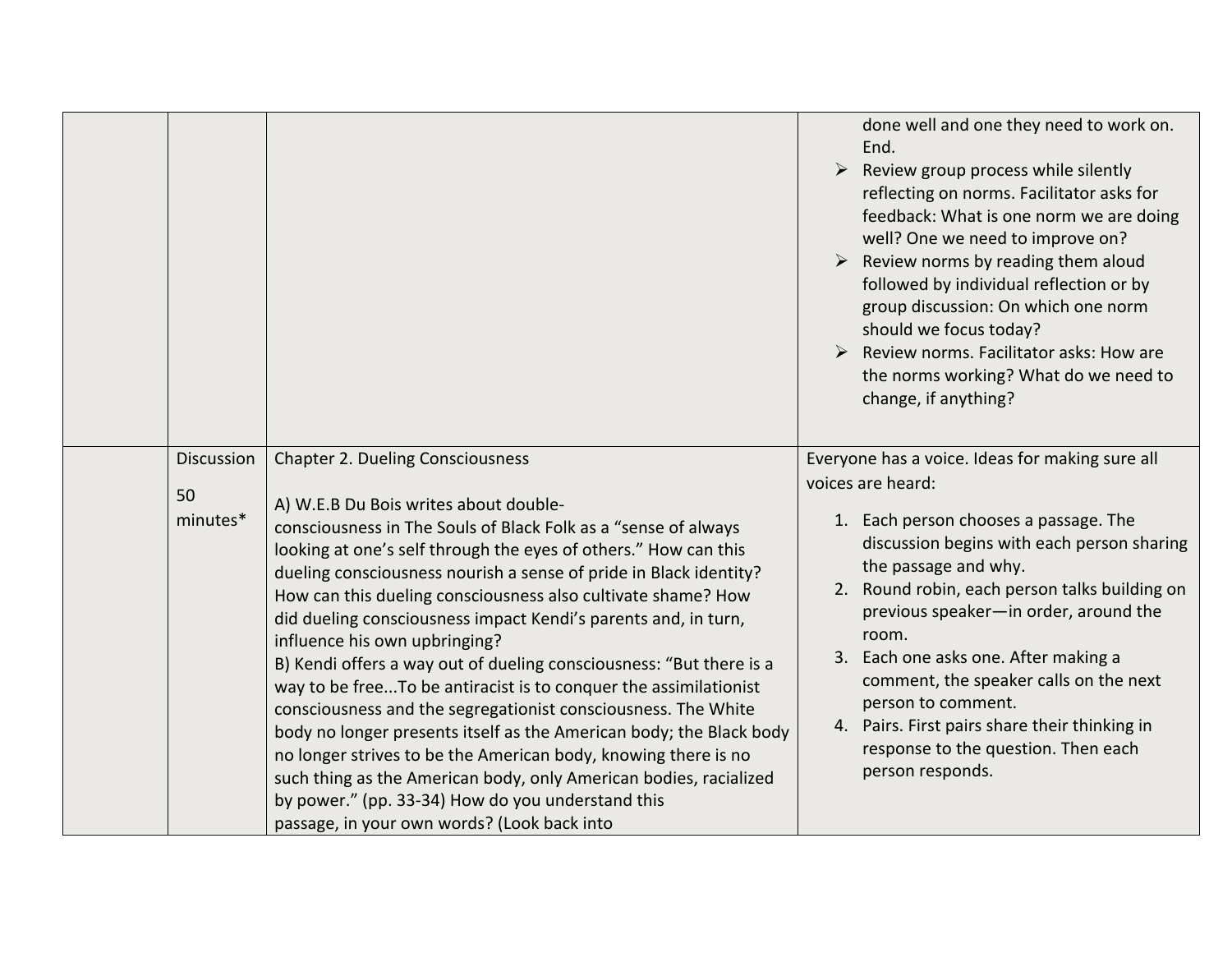|               |                                              | the chapter-to find passages that clarify.)<br>Chapter 3 Power<br>• Whose voices hold power and influence<br>in your immediate communities and settings? Has this ever shifted?<br>. Who determines who will have access to resources in your<br>communities?<br>. Who determines whose voices are heard and ignored in decision-<br>making that impacts your communities?<br>• Reflecting on your day-to-day interactions, do you observe any<br>limits on whose voices are heard or included in decision-making<br>(local and macro)? | Return to the chapter/text frequently during the<br>discussion. Remember one purpose is to<br>understand the chapter/book/ideas.<br>Facilitator keeps track of participation and asks<br>questions to ensure that all participants get a<br>chance to talk. In addition, active participants ask<br>questions of their colleagues. |
|---------------|----------------------------------------------|-----------------------------------------------------------------------------------------------------------------------------------------------------------------------------------------------------------------------------------------------------------------------------------------------------------------------------------------------------------------------------------------------------------------------------------------------------------------------------------------------------------------------------------------|------------------------------------------------------------------------------------------------------------------------------------------------------------------------------------------------------------------------------------------------------------------------------------------------------------------------------------|
|               | Reflection<br>and<br>Action<br>5<br>minutes* | Reflect individually: Based on the discussion, what personal action<br>will I take this week?                                                                                                                                                                                                                                                                                                                                                                                                                                           |                                                                                                                                                                                                                                                                                                                                    |
|               | <b>Next Steps</b><br>5<br>minutes*           | Plan for the next book club meeting.<br>What chapters are next?<br>What actions have we committed to for next week's meeting?<br>Restate the plan.                                                                                                                                                                                                                                                                                                                                                                                      | Facilitator takes notes and reads/restates the plan<br>for the next meeting after the discussion. "We<br>have agreed to"                                                                                                                                                                                                           |
|               | Closing<br>5<br>minutes*                     | Thank each other and say good-bye!                                                                                                                                                                                                                                                                                                                                                                                                                                                                                                      |                                                                                                                                                                                                                                                                                                                                    |
| <b>Action</b> | Will<br>vary**                               | A Thought Experiment: Earlier you reflected on your experiences<br>with dueling consciousness. Choose one approach or event from<br>your past that you would like to change to an antiracist approach,<br>free from dueling consciousness. Imagine a specific different                                                                                                                                                                                                                                                                 | Never underestimate the power and importance<br>of everyday actions you yourself can take.                                                                                                                                                                                                                                         |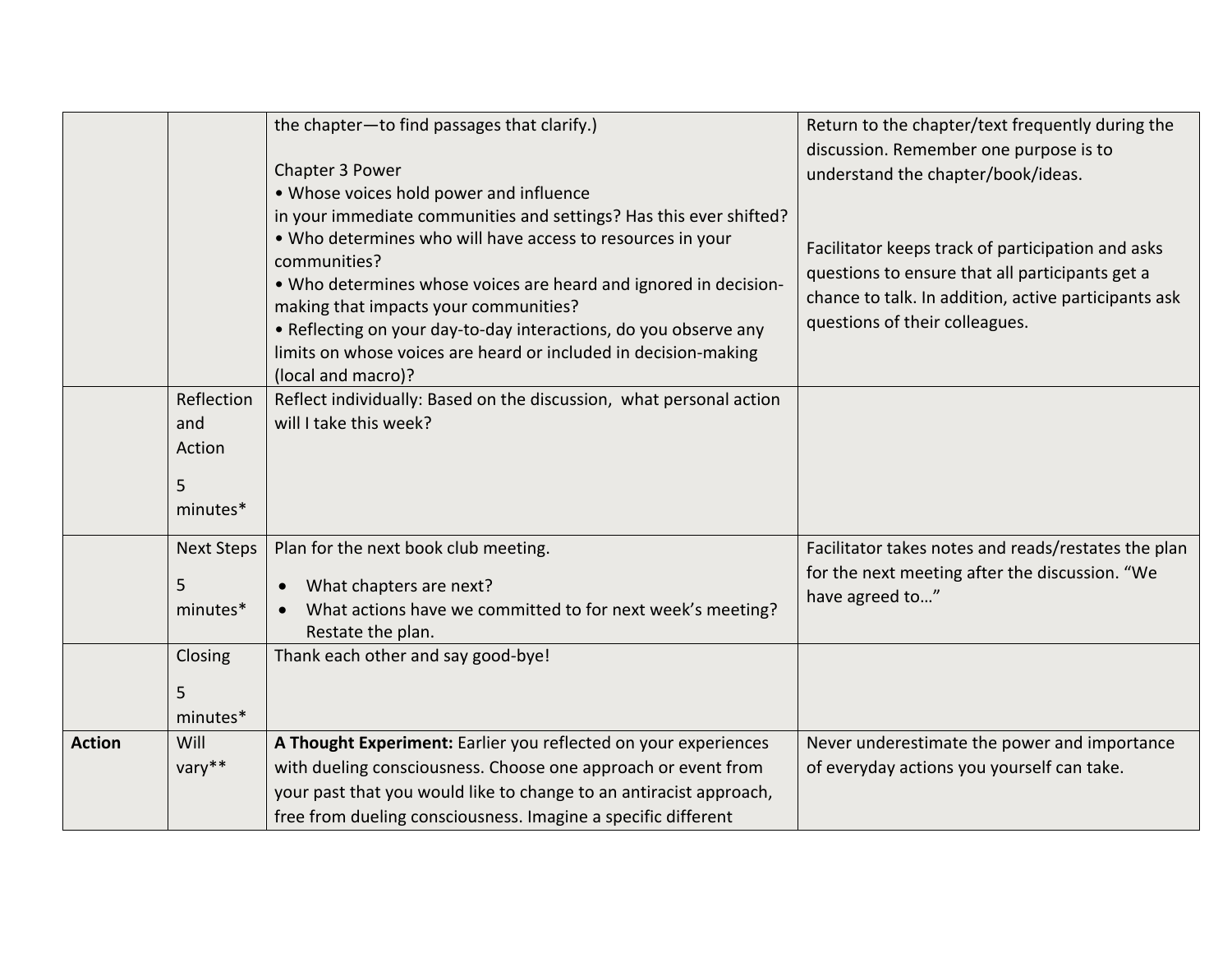|                      |                | approach you might take and the consequences that would follow.<br>Write or draw in response to: 1) What you would change<br>specifically? 2) What are the (imagined) consequences, i.e., how<br>does the change play out in the world?<br>Read over a list of different types of power here with a book club<br>partner, colleague, friend or family member. Which types of power<br>are visible in your daily life? How would you regain that power?<br>How would you measure a change in the influence of these types of<br>power?                                                                                                                                                                                                                                                                                                                                                                                                           | Note: PDF copies of the listed activities are<br>available on the ABC Website |
|----------------------|----------------|-------------------------------------------------------------------------------------------------------------------------------------------------------------------------------------------------------------------------------------------------------------------------------------------------------------------------------------------------------------------------------------------------------------------------------------------------------------------------------------------------------------------------------------------------------------------------------------------------------------------------------------------------------------------------------------------------------------------------------------------------------------------------------------------------------------------------------------------------------------------------------------------------------------------------------------------------|-------------------------------------------------------------------------------|
| Learn<br><b>More</b> | Will<br>vary** | <b>More Resources</b><br>Kendi writes about President Johnson's war on crime and President<br>Nixon's war on drugs as racist policies. On p.25 Kendi describes and<br>quotes from a Harper's article on p. 25. This is a recent article about<br>the war on drugs. Read the actual article (link included) and then<br>reflect again on the chapter. What do you think?<br>Unpack the "six races" Kendi lists on p. 38: Latinx, Asian, African,<br>European, Indigenous, Middle Eastern<br>• Select a grouping you have minimal or limited knowledge about.<br>• Challenge yourself to identify at least five unique<br>backgrounds/cultures within that "race" - what do they have in<br>common? How are they different? What is something that<br>surprised you?<br>. With which category do you identify? What are your reactions<br>when reading the descriptions for that category? How does it feel<br>to be 'lumped' into this category? |                                                                               |